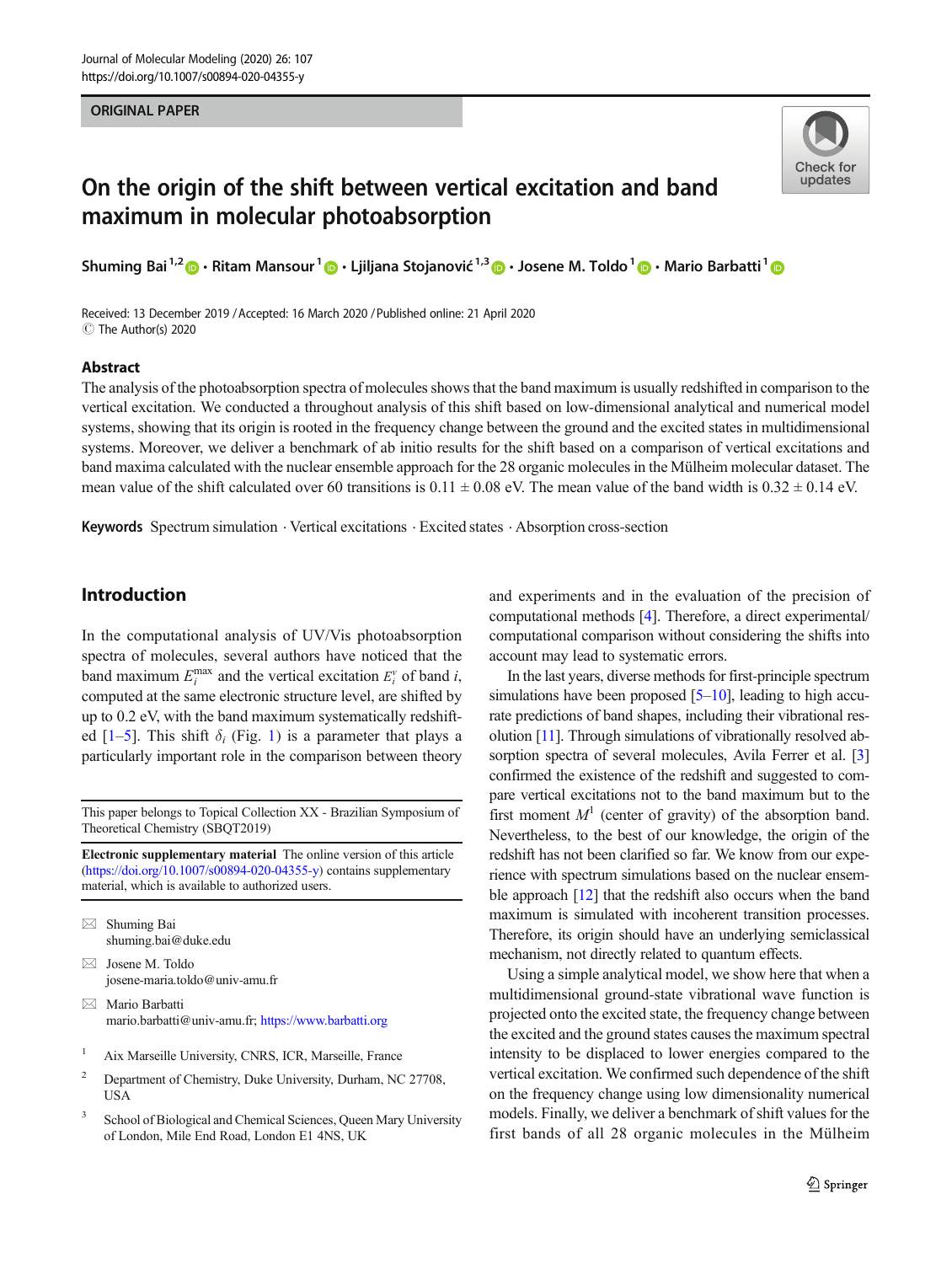<span id="page-1-0"></span>

Fig. 1 Schematic illustration of the absorption band parameters

molecular dataset [\[13](#page-8-0)] (Fig. 2). This benchmark was produced comparing ab initio vertical excitations to band maxima simulated with the nuclear ensemble approach at the same electronic structure level.

## Computational details

The ground state optimization and normal mode analysis of all 28 molecules were done with the resolution of the identity coupled-cluster to approximated second order (RI-CC2) [\[14,](#page-8-0) [15\]](#page-8-0) with the cc-pVTZ basis set. The Cartesian coordinates of the ground state minimum geometries are given in the supporting information. Excited states were calculated at RI-CC2 level with the aug-cc-pVDZ basis set  $[16]$  $[16]$ . In a few cases with convergence problems, we alternatively employed the algebraic diagrammatic construction to second order  $(ADC(2))$  [\[17\]](#page-8-0).

For the nuclear ensemble simulations [\[12](#page-8-0)], the nuclear configurations were sampled according to a harmonic oscillator Wigner distribution based on normal modes in the ground state minimum. An ensemble of 500 nuclear geometries was generated for each molecule of the dataset. For each nuclear



Fig. 2 Structures of the 28 molecules in the Mülheim dataset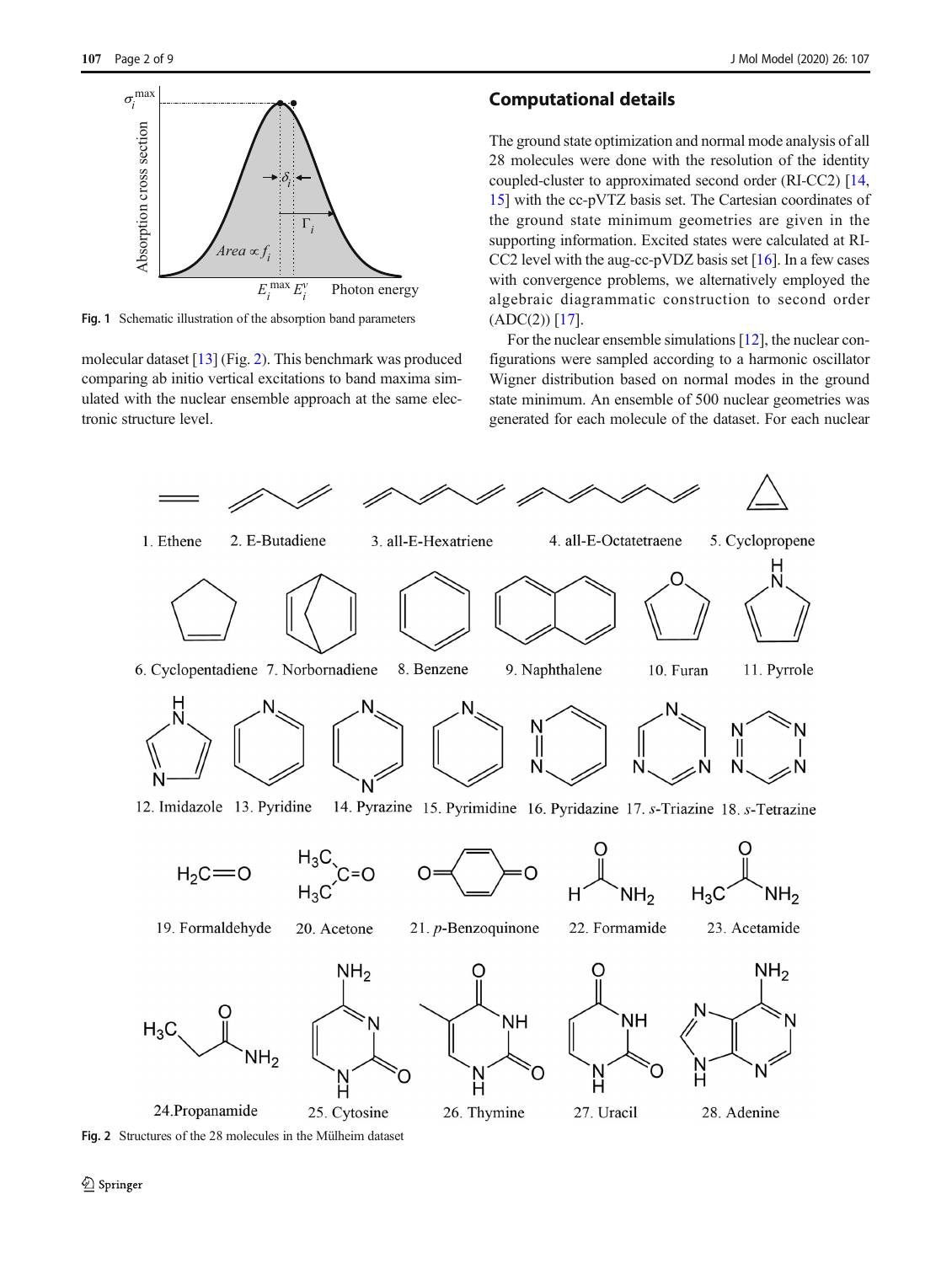<span id="page-2-0"></span>configuration, up to 15 electronic states were computed using RI-CC2/aug-cc-pVDZ. Some of the molecules presented recurrent convergence problems with CC2, caused by neardegenerated excited states. In such cases, we employed RI-ADC(2)/aug-cc-pVDZ in the spectrum simulation. Each spectrum was plotted with a Gaussian linewidth broadening of 0.05 eV. Details on vertical excitations and simulated spectra are given in the supporting information.

RI-CC2 and RI-ADC(2) calculations were done with TURBOMOLE [[18\]](#page-8-0). Nuclear ensemble spectra were done with NEWTON-X [[19,](#page-8-0) [20](#page-8-0)] interfaced with TURBOMOLE. A program to calculate spectra based on Eq.  $(13)$  $(13)$  $(13)$  is freely available for download [\[21](#page-8-0)].

## Results and discussion

#### Hypotheses to explain the band maximum shift

To understand the shift  $\delta_i$  between the vertical excitation and the band maximum, it is useful to analyze it in terms of the nuclear ensemble approach [\[12](#page-8-0)]. In this method, the absorption spectrum is built as an incoherent sum of transitions from nuclear geometries representing the vibrational distribution of the electronic ground state. Thus, the nuclear ensemble approach delivers a band envelope without vibrational resolution but with enough information to estimate the shift.

To determine the origin of the shift, we considered three possible causes: (1) the oscillator strength variation in the sampling (a post-Condon effect), (2) the displacement of the vibrational mode in the excited state, and (3) the vibrational frequency change between the ground and excited states. The penetration of the wave function in regions beyond the classical return point may also cause a shift, but it tends to be negligible for large molecules [[22\]](#page-8-0).

The post-Condon effect (1) was discarded after we noticed that nuclear ensemble simulations using an uniform value for the oscillator strength still yields the shift. We show in the next sections that the normal mode displacement (2) also does not cause the shift, although it impacts its value. Finally, we found out that the frequency change between the ground and excited states (3) is at the root of the phenomenon. The underlying reason for the shift between the vertical excitation and the band maximum is that for a multidimensional potential energy surface, although most of the nuclear geometries are distributed around the equilibrium geometry, there are even more geometries displaced from equilibrium satisfying the resonance condition  $\Delta E_{ge} = E_P$  ( $\Delta E_{ge}$  is the energy gap between the ground and the excited states, and  $E<sub>P</sub>$  is the photon energy).

#### Analytical analysis of the shift origin

To understand the origin of the shift, consider the following simple two-mode/two-state analytical model. The two states are separated by a vertical transition energy  $E<sup>v</sup>$ . For each state, the potential energy surface is supposed to be given by two uncoupled harmonic and degenerated potentials in the coordinates  $q_1$  and  $q_2$ , with the ground and excited states sharing the same equilibrium geometry, but with different angular frequencies  $\omega_{\rm g}$  and  $\omega_{\rm e}$ . Without losing generality, the energy of the ground-state equilibrium geometry is assumed to be zero. Thus, the ground- and excited-state potential energies are given as :

$$
E_g = \frac{1}{2} \mu \omega_g^2 (q_1^2 + q_2^2),
$$
  
\n
$$
E_e = E^{\nu} + \frac{1}{2} \mu \omega_e^2 (q_1^2 + q_2^2).
$$
\n(1)

where  $\mu$  is the reduced mass. The resonance condition is

$$
\Delta E_{ge} - E_P = (E^{\nu} - E_P) + \frac{1}{2} \mu \left( \omega_e^2 - \omega_g^2 \right) \left( q_1^2 + q_2^2 \right) = 0. \tag{2}
$$

In a semiclassical approximation, the spectrum is given by [\[23](#page-8-0)]

$$
\sigma = k \int \rho(q_1, q_2) g\left(\Delta E_{eg}(q_1, q_2) - E_p\right) dq_1 dq_2 \tag{3}
$$

where  $\rho$  is the distribution of geometries in the ground state, and g is a line-shape function satisfying the resonance condition in Eq.  $(2)$ . k is a constant, which includes the oscillator strength between the two states (Condon approximation). If  $\rho$  is given by a Wigner distribution for the quantum harmonic oscillator,

$$
\rho(q_1, q_2) = \left(\frac{\alpha}{\pi}\right) \exp\left(-\alpha \left(q_1^2 + q_2^2\right)\right),
$$
  
\n
$$
\alpha = \frac{\mu \omega_g}{\hbar},
$$
\n(4)

and the line-shape function is taken as a normalized Gaussian function with arbitrary width w,

$$
g(x) = \frac{1}{w\sqrt{\pi}} \exp\left(-\frac{x^2}{w^2}\right),\tag{5}
$$

we obtain

$$
\sigma = \frac{k\alpha}{w\pi^{3/2}} \left[ \exp\left( -\alpha (q_1^2 + q_2^2) - \frac{1}{w^2} \left( (E^v - E_p) + \frac{1}{2} \mu \left( \omega_e^2 - \omega_g^2 \right) (q_1^2 + q_2^2) \right)^2 \right) (6)
$$
  

$$
dq_1 dq_2.
$$

w is assumed to be much narrower than the band width, and in the limit when it tends to zero, g converges to a Dirac delta function.

In polar coordinates  $(q_1 = R \cos(\theta), q_2 = R \sin(\theta))$ , Eq. (6) becomes

$$
\sigma = \frac{k\alpha}{w\pi^{3/2}} \left[ \exp\left( -\alpha R^2 - \frac{1}{w^2} \left( \left( E^{\nu} - E_p \right) + \frac{1}{2} \mu \left( \omega_e^2 - \omega_g^2 \right) R^2 \right)^2 \right) R dR d\theta, \tag{7}
$$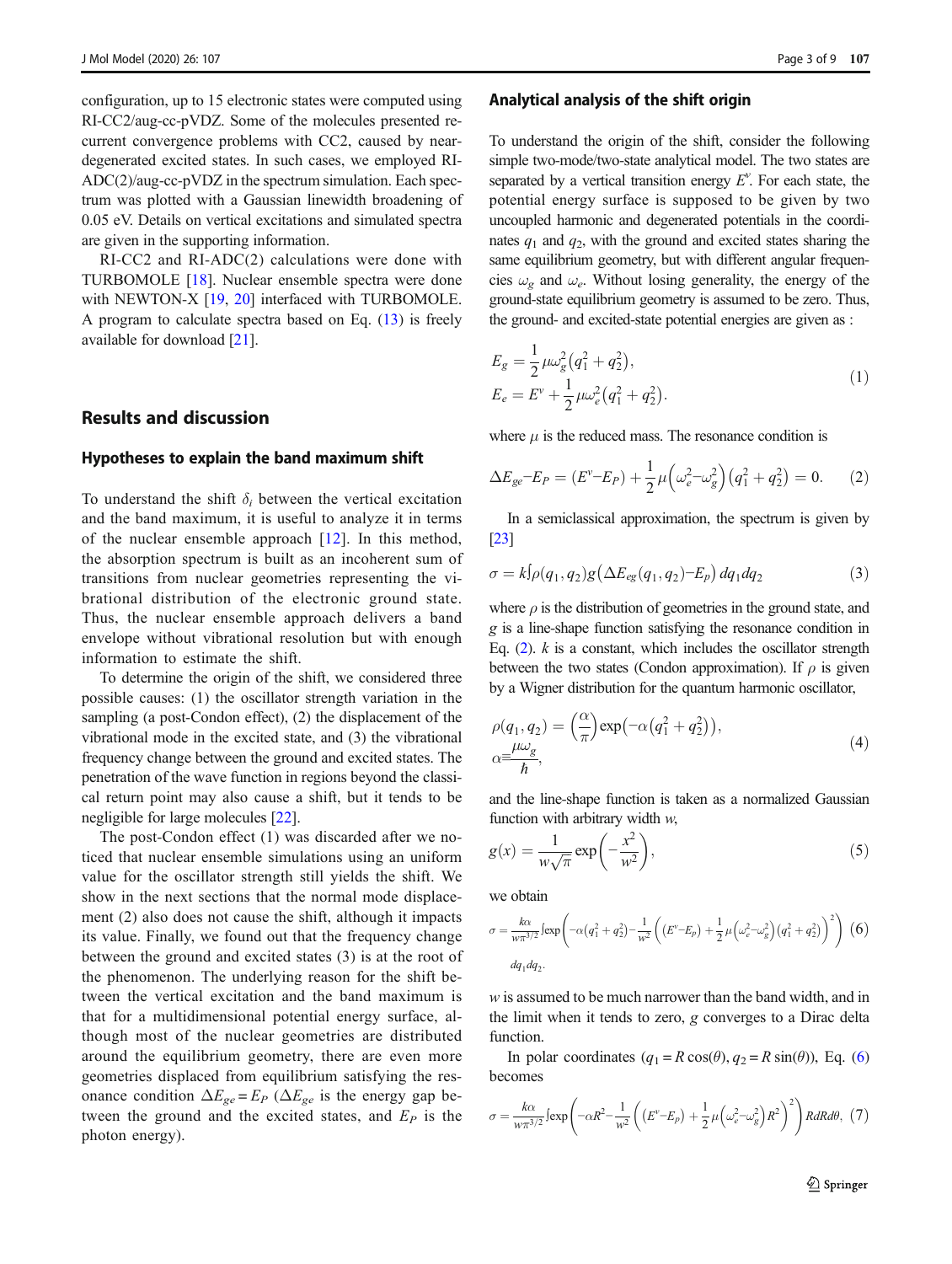$$
\sigma = -\frac{k}{A} \exp\left(\frac{w^2}{A^2} \left(1 + \frac{2A}{w^2} \left(E^{\nu} - E_p\right)\right)\right) \left(1 + erf\left(\frac{w}{A} \left(1 + \frac{A}{w^2} \left(E^{\nu} - E_p\right)\right)\right)\right),\tag{8}
$$

where

$$
A = \frac{\hbar \left(\omega_e^2 - \omega_g^2\right)}{\omega_g}.
$$
\n(9)

The maximum of this spectral band happens for the photon energy  $E^{max}$  satisfying  $d\sigma/dE_P = 0$ . If we expand this derivative to the first order in  $E_p$  around  $E^v$ , we obtain the shift

$$
\delta \equiv E^{\nu} - E^{\text{max}} = \frac{\hbar}{2} \frac{\left(\omega_g^2 - \omega_e^2\right)}{\omega_g}.
$$
\n(10)

Because upon excitation the bond is loosened, it implies that  $\omega_e < \omega_o$  and, therefore,  $E^v > E^{\text{max}}$ . This means that the band maximum is redshifted in relation to the vertical excitation.

With this simple model, it is easy to understand the origin of the shift. For a certain photon energy  $E<sub>P</sub>$ , the spectral intensity in Eq. [\(3\)](#page-2-0) is determined by both the ground state population on the isoenergetic line satisfying the resonance condition and the length of this line (Fig. 3). In this model, this line is merely a circle, but it is a hyperline in general multidimensional cases. In one limiting case, the ground state population is maximal  $(q_1 =$  $q_2 = 0$ ) but the line length is too short, yielding a low spectral intensity. In the case of excited and ground states sharing the same equilibrium geometry, this limit happens at  $E<sup>v</sup>$ . In the other limiting case, the curve length tends to infinite  $(q_1 = q_2 \rightarrow \infty)$ ,



Fig. 3 Illustration of the 2-mode/2-state analytical model. The upper surface shows the potential energy difference  $\Delta E_{ge}$ , while the bottom surface illustrates the Wigner distribution  $\rho$  in the ground state. The dashed curves indicate isoenergetic curves satisfying the resonance condition  $\Delta E_{ge} = E_P$ 

but the ground state population is null, also yielding a minimal intensity. Between the two extremes, the band maximum occurs at  $E<sup>max</sup>$ , with optimal length and population values, which is proportional to the difference between the squared frequencies of the excited and ground states (Eq. (10)).

Although there are no analytical results for multidimensional, realistic cases, this dependence of the shift on the difference of the squared frequencies seems to be general. For instance, as mentioned in the introduction, Avila Ferrer et al. [\[3](#page-7-0)] proposed to compare vertical excitations to the first moment  $M<sup>1</sup>$  of the absorption band to approximately account for the shift effect. They recall that the  $M<sup>1</sup>$  can be analytically computed for harmonic ground and excited states in the Franck-Condon approximation, with the excited state built in the vertical Hessian approach. In this model, the shift between the vertical excitation and  $M^1$  is [[24\]](#page-8-0)

$$
E^{\nu} - M^1 = \sum_r \frac{\hbar}{4} \frac{\left(\omega_{g,r}^2 - \omega_{e,r}^2\right)}{\omega_{g,r}} \coth\left(\frac{\hbar \omega_{g,r}^2}{2k_B T}\right),\tag{11}
$$

where  $k_B$  is the Boltzmann constant, T is the temperature, and r runs over the normal modes. In the limit of low temperature and two degenerated normal modes, this expression yields the shift given by Eq. (10).

Note that the shift seems to be a multidimensional phenomenon. We have not been able to find an analytical expression for the shift in a single-dimensional model, but numerical estimates showed that in such case, the shift is a function of the width  $w$ , and it tends to zero for small  $w$ . In the limit of a Dirac delta function  $(w = 0)$ , the band of the singledimensional model is peaked at the vertical excitation [\[23](#page-8-0)].

## Analysis of the shift with model systems

To get further numerical insights into the origin of the shift, we simulated the absorption spectrum of a model system with few vibrational modes using the nuclear ensemble approach. The advantage of working with such low dimensionality systems is that we can systematically control the values of key parameters to verify their impact on the spectrum.

The model systems are composed of two harmonic potentials representing the ground and the first excited states. The simplest model contains a single vibrational mode (1 V) with ground state frequency  $\omega_g$  and excited state frequency given by  $\omega_e^2/\omega_g^2 = \eta$ , where  $\eta$  is a constant. The potential energies of the ground and excited states are

$$
E_g = \frac{1}{2} \mu \omega_g^2 q^2
$$
  
\n
$$
E_e = E^{\nu} + \frac{1}{2} \mu \eta \omega_g^2 (q - d)^2
$$
\n(12)

In the simulations,  $E^{\nu} = 4.08$  eV (0.15 au),  $\mu = 1.0$  amu (1823 au), and  $\omega_g = 1500 \text{ cm}^{-1}$  (0.0068 au). To compute the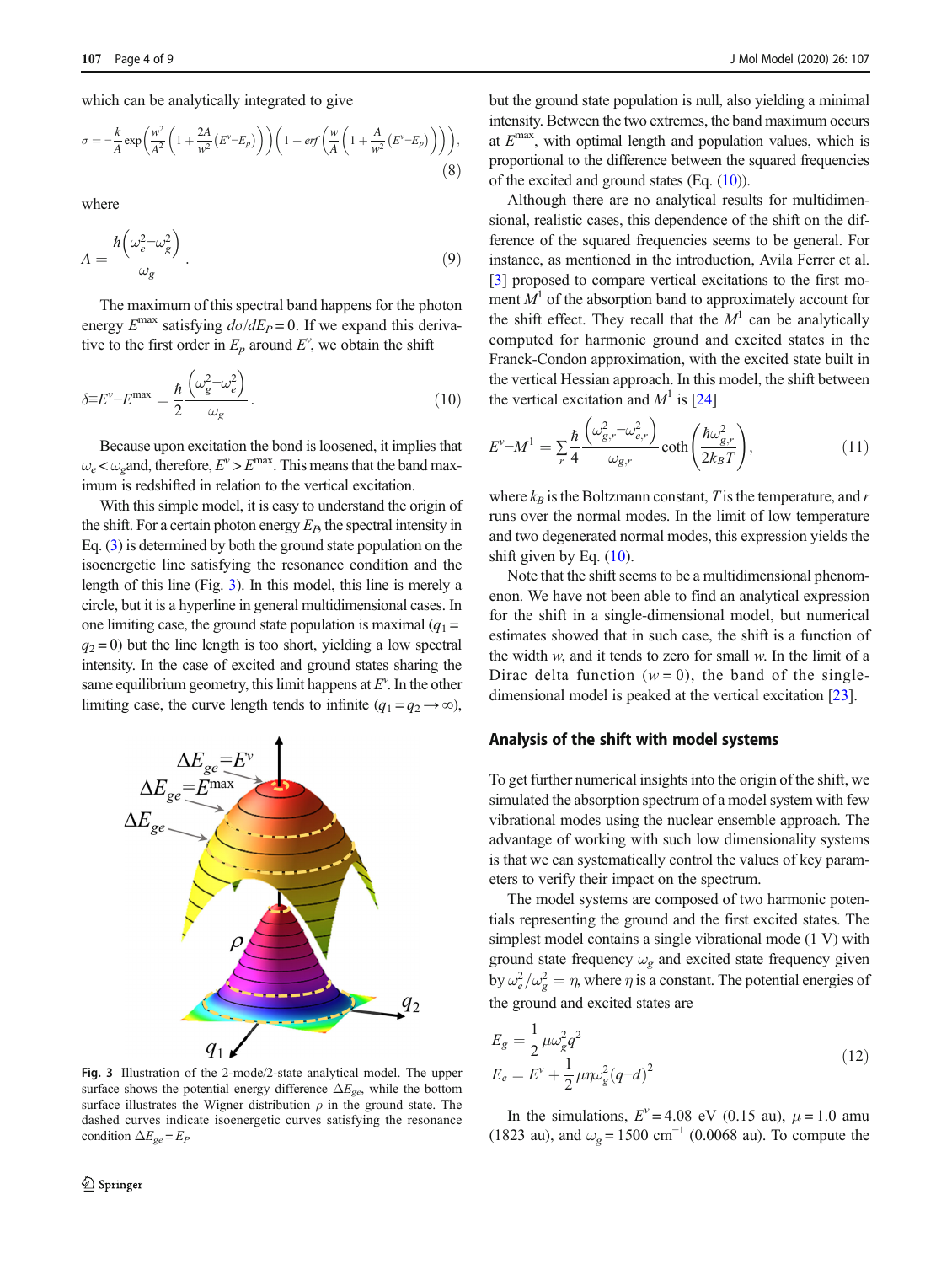<span id="page-4-0"></span>spectrum, 50,000 geometries were sampled from a Wigner distribution for  $E_{\varrho}$ , and the oscillator strength was assumed to be 1.0 for all points.

As expected for the one-dimensional model, the results do not show any shift for small w.

We extended the 1 V model into three vibrational modes (3 V), with ground-state frequencies  $\omega_{\alpha 1} = 1800$ ,  $\omega_{\alpha 2} = 1500$ , and  $\omega_{g3} = 1000 \text{ cm}^{-1}$ ; frequency-change parameters  $\eta_1$ ,  $\eta_2$ , and  $\eta_3$ ; and displacements  $d_1$ ,  $d_2$ , and  $d_3$ . All other parameters were kept at the same values as in the 1 V model.

The results for the shift with the 3 V model are given in Table 1. Now, we see that displacements without a frequency change lead to a negligible shift. For  $\eta_2 = 0.8$ , as the displacements of the other two modes increase, the shift increases, too. This result tells that although the displacement does not cause the shift, it modulates the shift value.

### Benchmark of shift values

Based on the vertical excitations and the results from the nuclear ensemble simulations, we investigated the shift between the vertical transition energy  $E_{calc}^{v}$  and the band maximum  $E_{calc}^{\text{max}}$  in the 28 molecules of the Mülheim dataset. Figure 4 illustrates these simulations for three molecules cyclopropene, pyridine, and pyrimidine (molecules 5, 13, and 15 in Fig. [2](#page-1-0)).

For energies in eV and absorption cross section in Å<sup>2</sup>.molecule<sup>-1</sup>, the spectrum convolution can be written as (see derivation in [Appendix A](#page-7-0))

$$
\sigma_A(E) = 0.619n \sum_{i} \frac{f_i}{\Gamma_i} e^{-\left(E - E_i^{\nu} + \delta_i\right)^2 / \Gamma_i^2},\tag{13}
$$

where *n* is the refractive index, and  $E_i^v$ ,  $f_i$ ,  $\delta_i$ , and  $\Gamma_i$  are, respectively, the vertical excitation, oscillator strength, shift, and width of band *i*. We used this expression to fit the simulated spectra. In the fitting process,  $E_i^v$  and  $f_i$  were kept fixed, and we got  $\delta_i$ , and  $\Gamma_i$ . In some cases, the oscillator strength was

Table 1 Numerical simulations of the shift (eV) between the vertical excitation and the band maximum for a model with three vibrational modes, considering a shift between the ground and excited-state frequencies (given by  $\eta_i$ ) and a displacement  $d_i$  (au) between the modes. All results with  $\eta_1 = \eta_3 = 1.0$  and  $d_2 = 10$  au

| $\eta_2$ | d <sub>1</sub> | $d_3$ | Shift/<br>eV |
|----------|----------------|-------|--------------|
| 1.0      | 3.0            | 3.0   | $-0.01$      |
| 0.8      | 0.0            | 0.0   | 0.08         |
| 0.8      | 3.0            | 3.0   | 0.15         |
| 0.8      | 8.0            | 8.0   | 0.27         |
| 0.8      | 10.0           | 10.0  | 0.31         |
| 0.8      | 15.0           | 15.0  | 0.39         |



Fig. 4 Comparison between the nuclear ensemble spectrum simulation (solid black) and the vertical excitations (sticks) for (top) cyclopropene, (middle) pyridine, and (bottom) pyrimidine. The fitting of the nuclear ensemble result is shown as a dashed red curve. The Gaussian function components of the fitting, corresponding to the sub-bands of each vertical excitation, are shown as well

also optimized to improve the fitting (see supporting information). The number of Gaussian functions used to fit each spectrum was determined by the number of vertical excitations with considerable oscillator strength in the spectral region of interest. Thus, for some bands, several Gaussian functions (up to five) were needed. This is the case of cyclopropene shown in Fig. 4-top (which required three Gaussian functions) and of pyridine in Fig. 4-middle (two Gaussian functions). Other bands, like those in pyrimidine (Fig. 4-bottom), required only one Gaussian function.

The shift results for all molecules are collected in Table [2.](#page-5-0) All fitted parameters are given in the supporting information. As shown in this table, for all 28 molecules we observe subbands with a redshift between the band maximum and the vertical excitation. The shift varies from zero to 0.4 eV; its mean value is 0.11 eV, and the standard deviation is 0.08 eV. As expected, the shift value does not show any correlation either with  $E_i^v$  or with  $f_i$ .

The current results confirm that the redshifts are a common feature shared by many molecules. 80% of the sub-bands presented shifts equal or superior to 0.05 eV. Therefore, it seems that the standard practice of comparing computed vertical excitations to the experimental band maxima should be reconsidered. Ideally, we should compare the experimental band maximum to the calculated band maximum. If only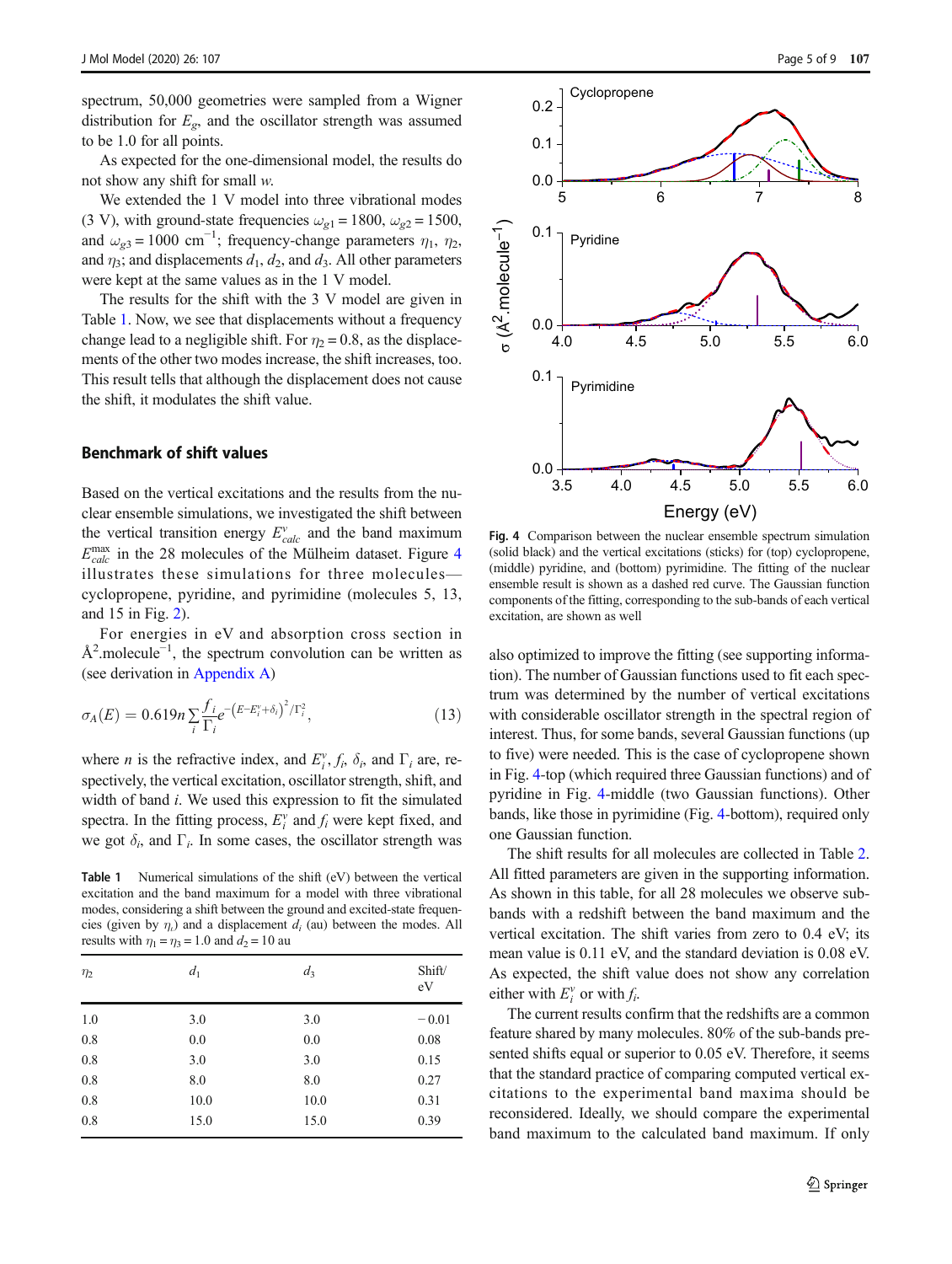<span id="page-5-0"></span>**Table [2](#page-1-0)** Vertical excitation energy ( $E_i^v$  in eV) and oscillator strengths ( $f_i$ ) for all molecules 28 molecules in the Mülheim dataset in the fitted spectral region. The peak of each Gaussian sub-band is redshifted by

| Molecule                | Method    | $E_i^v$ (eV) | $f_i\,$   | $\delta_i$ (eV) | $\Gamma_i$ (eV) |
|-------------------------|-----------|--------------|-----------|-----------------|-----------------|
| $\mathbf{1}$            | CC2       | 7.16         | 0.082     | 0.07            | 0.192           |
|                         |           | 7.91         | 0.381     | 0.14            | 0.605           |
| $\overline{\mathbf{c}}$ | CC2       | 6.14         | 0.745     | 0.13            | 0.403           |
| $\sqrt{3}$              | $\rm CC2$ | 5.18         | 1.265     | 0.10            | 0.400           |
| $\sqrt{4}$              | $\rm CC2$ | 4.53         | 1.778     | 0.06            | 0.329           |
| $\sqrt{5}$              | $\rm CC2$ | 6.75         | 0.075     | 0.02            | 0.771           |
|                         |           | 7.09         | 0.031     | 0.19            | 0.294           |
|                         |           | 7.40         | 0.058     | 0.14            | 0.287           |
|                         | $\rm CC2$ |              | 0.105     | 0.09            |                 |
| 6                       |           | 5.49         |           |                 | 0.460           |
| $\tau$                  | CC2       | 5.64         | $0.018\,$ | $0.07\,$        | 0.296           |
|                         |           | 6.09         | 0.018     | 0.18            | 0.356           |
| $\,$ 8 $\,$             | ADC(2)    | 6.89         | $0.078\,$ | 0.06            | 0.059           |
|                         |           | 7.19         | 0.770     | 0.15            | 0.155           |
| 9                       | $\rm CC2$ | 4.79         | 0.080     | 0.13            | 0.360           |
| 10                      | CC2       | 6.39         | 0.185     | 0.10            | 0.328           |
|                         |           | 6.43         | 0.042     | $0.00\,$        | 0.749           |
| 11                      | CC2       | 5.77         | 0.013     | 0.15            | 0.400           |
|                         |           | 5.86         | 0.027     | 0.21            | 0.134           |
|                         |           | 6.28         | 0.189     | 0.21            | 0.309           |
|                         |           |              |           |                 |                 |
| 12                      | CC2       | 6.30         | 0.032     | 0.03            | 0.032           |
|                         |           | 6.35         | 0.027     | $0.00\,$        | 0.027           |
|                         |           | 6.44         | 0.153     | 0.14            | 0.153           |
| 13                      | CC2       | 5.04         | 0.005     | 0.27            | 0.216           |
|                         |           | 5.32         | 0.032     | 0.05            | 0.278           |
| 14                      | CC2       | 4.18         | $0.006\,$ | 0.14            | 0.213           |
|                         |           | 5.14         | 0.085     | 0.05            | 0.229           |
| 15                      | CC2       | 4.44         | 0.006     | $0.07\,$        | 0.395           |
|                         |           | 5.52         | 0.030     | 0.11            | 0.262           |
|                         |           | 6.11         | 0.004     | 0.15            | 0.323           |
|                         |           |              | 0.005     | $0.08\,$        | 0.286           |
| 16                      | $\rm CC2$ | 3.83         |           |                 |                 |
|                         |           | 5.39         | $0.018\,$ | $0.06\,$        | 0.359           |
| 17                      | CC2       | 4.80         | 0.016     | 0.06            | 0.422           |
| 18                      | CC2       | 5.24         | 0.056     | 0.09            | 0.364           |
| 19                      | CC2       | 6.38         | 0.022     | 0.05            | 0.128           |
| $20\,$                  | $\rm CC2$ | 5.74         | 0.031     | $0.08\,$        | 0.226           |
| 21                      | ADC(2)    | 5.33         | 0.593     | 0.14            | 0.393           |
| 22                      | CC2       | 6.13         | 0.028     | 0.05            | 0.349           |
|                         |           | 6.55         | 0.021     | 0.17            | 0.215           |
|                         |           | 6.71         | 0.064     | $0.01\,$        | 0.251           |
|                         |           | 7.23         | 0.029     | 0.10            | 0.241           |
|                         |           | 7.53         | 0.337     | 0.05            |                 |
|                         |           |              |           |                 | 0.500           |
| 23                      | CC2       | 5.77         | 0.032     | 0.00            | 0.452           |
|                         |           | 6.36         | 0.019     | 0.03            | 0.239           |
|                         |           | 6.88         | 0.019     | 0.19            | 0.241           |
|                         |           | 7.26         | 0.206     | 0.09            | 0.421           |
|                         |           | 7.60         | 0.056     | $0.00\,$        | 0.240           |
| 24                      | CC2       | 5.77         | 0.026     | 0.02            | 0.399           |
|                         |           | 6.36         | 0.020     | $0.08\,$        | 0.247           |
|                         |           | 6.76         | 0.014     | $0.00\,$        | 0.259           |
|                         |           | 7.19         | 0.189     | 0.16            | 0.394           |
|                         |           | 7.48         | 0.027     | 0.00            | 0.192           |
|                         |           |              |           |                 |                 |
| 25                      | CC2       | 4.68         | 0.050     | $0.08\,$        | 0.412           |
| 26                      |           | 5.57         | 0.137     | $0.18\,$        | 0.391           |
|                         | ADC(2)    | 5.10         | 0.205     | $0.18\,$        | 0.418           |
|                         |           | 6.10         | 0.028     | 0.41            | 0.275           |
|                         |           | 6.19         | 0.048     | 0.20            | 0.254           |
| $27\,$                  | CC2       | 5.34         | 0.182     | 0.17            | 0.344           |
|                         |           | 6.30         | 0.068     | 0.23            | 0.430           |
| $28\,$                  | ADC(2)    | 5.13         | 0.247     | 0.17            | 0.357           |
|                         |           | 5.19         | 0.059     | $0.00\,$        | 0.569           |
|                         |           |              |           |                 |                 |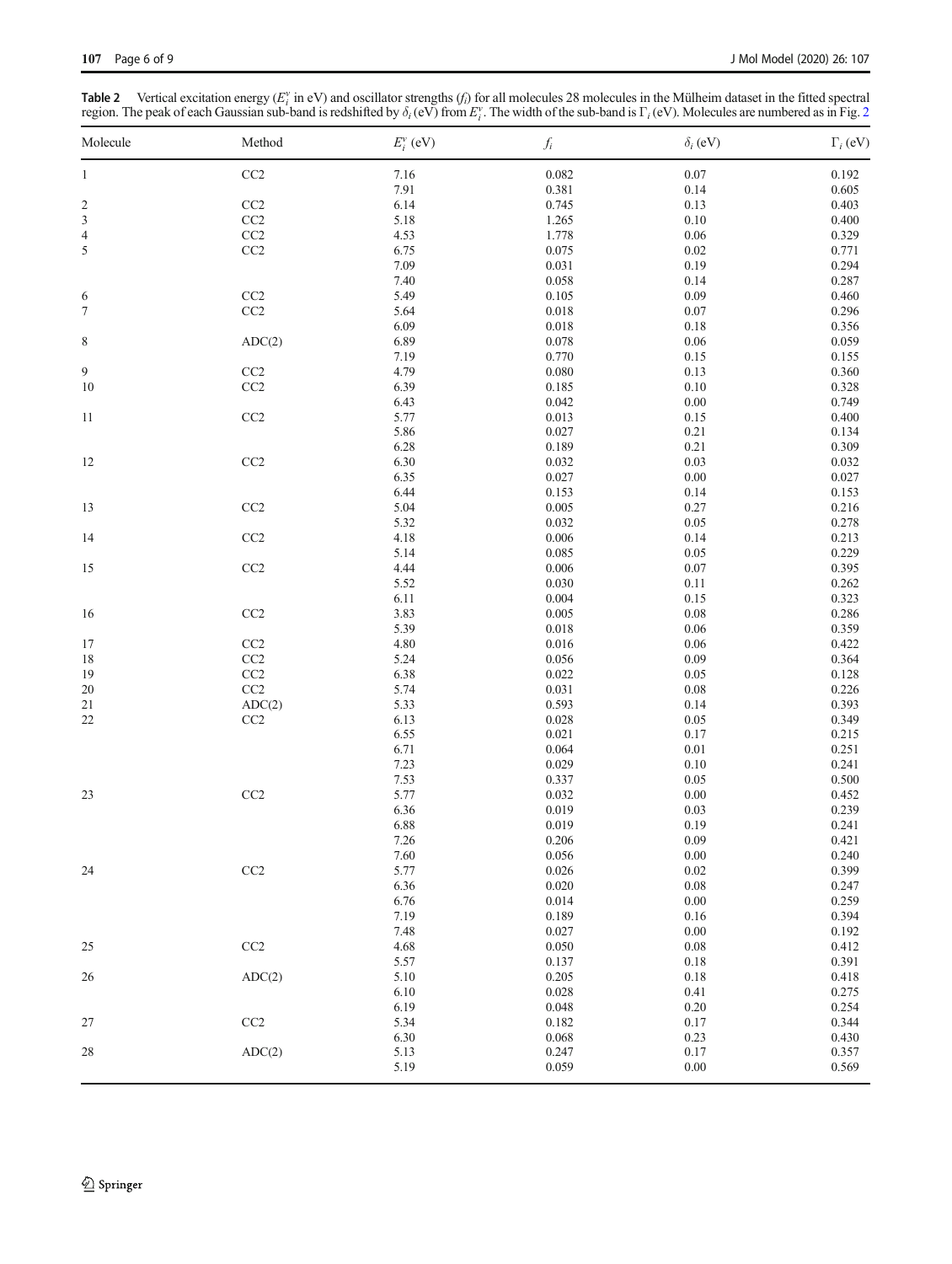vertical excitations are known (as it is usually the case), a simple estimate of the band maximum is given by  $E_{calc}^{\text{max}} = E_i^{\nu} - \overline{\delta}$ , where  $\overline{\delta} = 0.1$  eV is the mean value of our benchmark. This point is further elaborated in the next section, where we discuss a specific example.

The fitting of the simulated spectra yielded the sub-band width  $\Gamma_i$  as a side product. Their values are also given in Table [2.](#page-5-0) The minimum width is 0.03 eV and the maximum 0.77 eV. The mean value is 0.32 eV, and the standard deviation is 0.14 eV.

#### Accounting for the shifts in spectrum convolutions

The parameters in the simple spectrum convolution defined in Eq. ([13](#page-4-0)) are illustrated in Fig. [1.](#page-1-0) This equation is often used to make simple spectrum simulations from vertical excitation energies and oscillator strengths calculated at the equilibrium geometry. In such applications, the width is either taken as an arbitrary value common to all bands (based on our benchmark, we recommend to employ  $\Gamma = 0.3$  eV) or fitted to experimental values.

Note that the area under each sub-band in Eq. [\(13\)](#page-4-0) is proportional to the oscillator strength of the corresponding vertical excitation. Nevertheless, it is still common in the literature to find spectrum convolutions taking the oscillator strength as the height of the sub-band. Such a procedure, however, should be avoided, as it does not bear the right functional form  $f_i/\Gamma_i$ and delivers spectra in arbitrary units.

Figure 5 shows the absorption cross-section of pyrimidine in the gas phase. Compared to the experimental spectrum from Ref. [\[25](#page-8-0)], the simulations deliver satisfactory results. The intensity and position of the two bands are semi-quantitatively described. Neither the spectrum convolution nor the nuclear ensemble can describe the vibrational resolution of the bands. Nevertheless, in the nuclear ensemble, the band envelope is a result of the simulation, while in the simple convolution, it is



Fig. 5 Absorption cross section for pyrimidine in the gas phase. Spectrum convolutions based on Eq. [\(13](#page-4-0)) with the same width value for all sub-bands (0.3 eV). Nuclear ensemble spectra computed with 500 points. Experimental data from Ref. [\[25](#page-8-0)]

assumed to be a sum of Gaussian functions with an arbitrary width Γ. Naturally, there is a large difference in the computational effort invested in the two methods. While the Gaussian convolution only demands the calculation of vertical excitation energies and oscillator strengths for the ground-state equilibrium geometry, the nuclear ensemble needs hundreds of such calculations; in the present case, 500 single points.

Now we turn our attention to the spectrum convolutions and the nuclear ensemble results in Fig. 5, and we can clearly see the effect of the shift. With  $\delta = 0$ , the convolution is blueshifted compared to the nuclear ensemble band. A significantly better agreement is obtained when a shift  $\delta = 0.1$  eV is uniformly applied to both bands.

Experimentally, the high energy band is peaked at 5.2 eV [\[25\]](#page-8-0). The vertical excitation energy computed with CC2 is at 5.52 eV, 0.32 eVabove the experimental value. However, as we have been discussing, we should preferentially compare the estimated band maximum to the experimental result. The band maximum computed with the nuclear ensemble, still with CC2, is at 5.43 eV, therefore, 0.23 eV above the experimental value. A simpler estimate of the band maximum is obtained by computing  $E_i^{\nu}$  – $\overline{\delta}$ , where  $\overline{\delta} = 0.1$  eV, the mean shift value obtained from our benchmark. In this case, the band maximum estimate is 5.42 eV, 0.22 eV above the experimental value.

# Conclusions

It is well established in the literature that band maxima of absorption spectra are redshifted in comparison to the corresponding vertical excitations by values reaching up to  $\delta =$ 0.2 eV (assuming that both are computed with the same electronic structure method). Using an analytical model and numerical estimates from low dimensionality model systems, we determined that these shifts are primarily caused by the frequency change between the ground and the excited states in multidimensional systems. The geometry displacement between the ground- and excited-state minima does not cause the shift but may affect its value. Nuclear ensemble simulations for a dataset of 28 small organic molecules completed this analysis by delivering a benchmark of shift values. The mean value of the shift calculated over 60 transitions is 0.11 eV with 0.08 eV standard deviation. The mean value of the band width is 0.32 eV with 0.14 eV standard deviation.

Despite the availability of highly accurate methods for spectrum simulations, it is likely that the workhorse method for routine estimation of the one-photon absorption of molecules will remain the simple spectrum convolution of vertical excitations. Based on the results presented in this paper, we recommend that in such convolutions the  $\delta$  shift should be systematically taken into consideration in the comparison between the experimental band maximum and computed vertical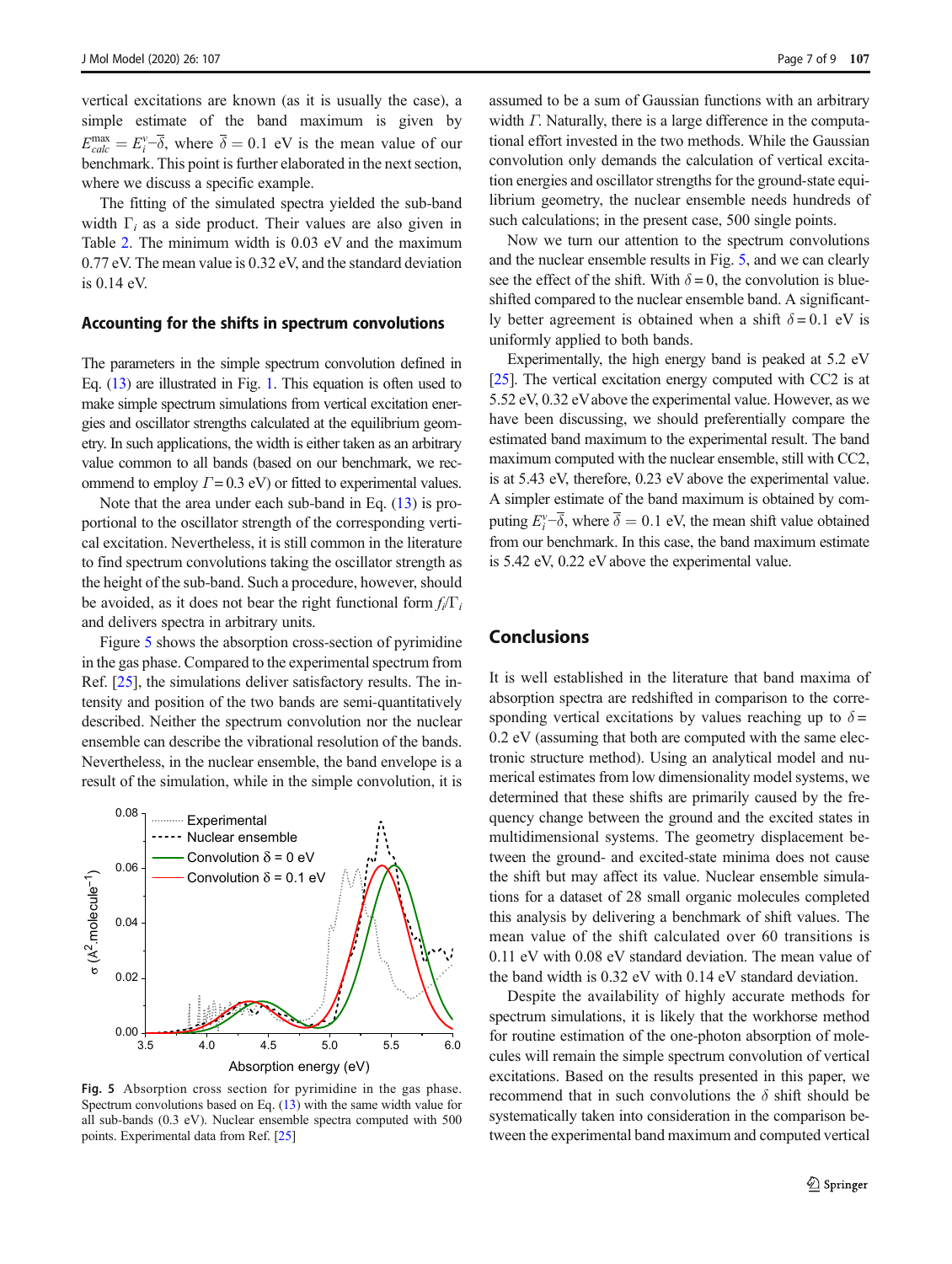<span id="page-7-0"></span>excitations. This can be done, for instance, following the suggestion of Ref. [3] of comparing the vertical excitation to the  $M<sup>1</sup>$  moment of the experimental band. Alternatively, it can be simply done by estimating the band maximum by redshifting the vertical excitation by 0.1 eV, the mean value of our benchmark.

Funding information The authors thank the support of the Excellence Initiative of Aix-Marseille University (A\*MIDEX) and the project Equip@Meso (ANR-10-EQPX-29-01), both funded by the French Government "Investissements d'Avenir" program. M.B. and R.M. thank the European Research Council (ERC) Advanced grant SubNano (Grant agreement 832237). M.B. and J.M.T. thank the FetOpen grant BoostCrop (Grant agreement 828753).

## Appendix A. Derivation of Eq. [\(13\)](#page-4-0)

Experimentally, the oscillator strength of an absorption band  $i$ is given as [\[26\]](#page-8-0).

$$
f_i = \frac{10^3 \ln(10) m_e c}{\pi N_A e^2 n} \int \varepsilon_i(\nu) d\nu,
$$
\n(14)

where  $m_e$  is the electron mass, c is the speed of light,  $N_A$  is the Avogadro's number,  $e$  is the electron charge, and  $n$  is the refractive index (CGS units).  $\varepsilon_i$  is the molar absorbance (or extinction coefficient). The integral is done over the absorption frequency  $\nu$ . Supposing that the band has a Gaussian shape with maximum  $\varepsilon_i^{\max}$  at  $\nu_i^{\max}$ , and width  $\gamma_i$ , the integral is

$$
\int \varepsilon_i(\nu) d\nu = \int \varepsilon_i^{\max} e^{-\left(\nu - \nu_i^{\max}\right)^2 / \gamma_i^2} d\nu = \sqrt{\pi} \varepsilon_i^{\max} \gamma_i.
$$
 (15)

Thus, the oscillator strength is

$$
f_i = \frac{10^3 \ln(10) m_e c}{\sqrt{\pi} N_A e^2 n} \varepsilon_i^{\text{max}} \gamma_i.
$$
 (16)

Following these definitions, the total simulated spectrum can be written as the sum of all bands

$$
\varepsilon(\nu) = \sum_{i} \varepsilon_{i}(\nu) = \sum_{i} \varepsilon_{i}^{\max} e^{-\left(\nu - \nu_{i}^{\max}\right)^{2}/\gamma_{i}^{2}}
$$

$$
= \frac{\sqrt{\pi}N_{A}e^{2}n}{10^{3}\ln(10)m_{e}c} \sum_{i} \frac{f_{i}}{\gamma_{i}} e^{-\left(\nu - \nu_{i}^{\max}\right)^{2}/\gamma_{i}^{2}}.
$$
(17)

The absorption cross section is [\[26](#page-8-0)]

$$
\sigma(\nu) = \ln(10) \frac{10^3}{N_A} \varepsilon(\nu) = \frac{\sqrt{\pi} e^2 n}{m_e c} \sum_{i} \frac{f_{i}}{\gamma_i} e^{-\left(\nu - \nu_i^{\text{max}}\right)^2 / \gamma_i^2}.
$$
 (18)

It is convenient to express the absorption cross section in terms of the absorption energy

$$
\sigma(E) = \frac{2\pi^{3/2}\hbar e^2 n}{m_e c} \sum_{i} \frac{f_{i}}{\Gamma_i} e^{-\left(E - E_i^{\text{max}}\right)^2/\Gamma_i^2},\tag{19}
$$

where  $\Gamma_i$  is the energy width of the band and  $E_i^{\text{max}}$  its energy maximum. As usual,  $\hbar$  is the reduced Planck constant.

To account for the shift between the band maximum  $E_i^{\text{max}}$ and the vertical excitation  $E_i^v$ , it is convenient to introduce an energy-shift parameter  $\delta_i$  to account for this effect:

$$
E_i^{\max} = E_i^{\nu} - \delta_i. \tag{20}
$$

Replacing this equation in Eq. (17) leads to (CGS units)

$$
\sigma(E) = \frac{2\pi^{3/2}\hbar e^2 n}{m_e c} \sum_{i} \frac{f_{i}}{\Gamma_i} e^{-\left(E - E_i^{\nu} + \delta_i\right)^2/\Gamma_i^2}.
$$
\n(21)

For energies in eV and absorption cross section in  $A^2$  molecule<sup>-1</sup>, it results in Eq.  $(13)$ .

From this result, the molar absorbance is

$$
\varepsilon \left[ \mathbf{M}^{-1} \mathbf{cm}^{-1} \right] = \sigma \left[ \frac{\mathring{A}^2 \text{.molecule}^{-1}}{3.82353 \times 10^{-5}} \right] \tag{22}
$$

Open Access This article is licensed under a Creative Commons Attribution 4.0 International License, which permits use, sharing, adaptation, distribution and reproduction in any medium or format, as long as you give appropriate credit to the original author(s) and the source, provide a link to the Creative Commons licence, and indicate if changes were made. The images or other third party material in this article are included in the article's Creative Commons licence, unless indicated otherwise in a credit line to the material. If material is not included in the article's Creative Commons licence and your intended use is not permitted by statutory regulation or exceeds the permitted use, you will need to obtain permission directly from the copyright holder. To view a copy of this licence, visit [http://creativecommons.org/licenses/by/4.0/.](http://creativecommons.org/licenses/by/4.0/)

## References

- 1. Bomble YJ, Sattelmeyer KW, Stanton JF, Gauss J (2004) On the vertical excitation energy of cyclopentadiene. J Chem Phys 121(11):5236–5240
- 2. Barbatti M, Aquino AJA, Lischka H (2010) The UV absorption of nucleobases: semi-classical ab initio spectra simulations. Phys Chem Chem Phys 12(19):4959–4967
- 3. Avila Ferrer FJ, Cerezo J, Stendardo E, Improta R, Santoro F (2013) Insights for an accurate comparison of computational data to experimental absorption and emission spectra: beyond the vertical transition approximation. J Chem Theory Comput 9(4):2072–2082. <https://doi.org/10.1021/ct301107m>
- 4. Zobel JP, Nogueira JJ, Gonzalez L (2017) The IPEA dilemma in CASPT2. Chem Sci 8(2):1482–1499. [https://doi.org/10.1039/](https://doi.org/10.1039/C6SC03759C) [C6SC03759C](https://doi.org/10.1039/C6SC03759C)
- 5. Barton D, König C, Neugebauer J (2014) Vibronic-structure tracking: a shortcut for vibrationally resolved UV/Vis-spectra calculations. J Chem Phys 141(16):164115. [https://doi.org/10.1063/1.](https://doi.org/10.1063/1.4898665) [4898665](https://doi.org/10.1063/1.4898665)
- 6. Reddy CS, Prasad MD (2016) A Gaussian wave packet propagation approach to vibrationally resolved optical spectra at non-zero